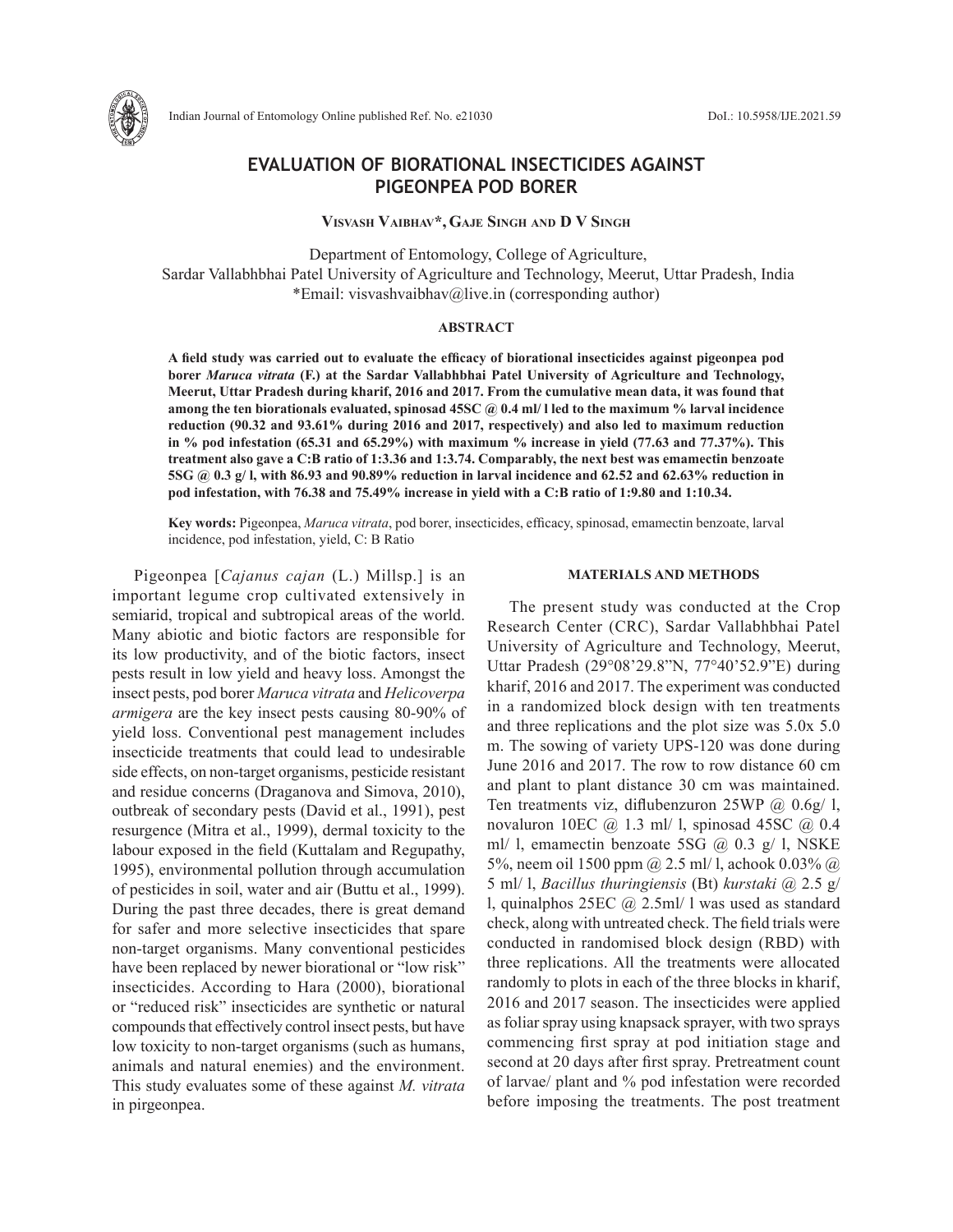|                                                                                |            |                        |         | C.B                            | ratio                                  |      |                    | 1:4.40                |                           | 1:3.17     |                                             | 1:3.74                         |                  | 1:10.34                       |                         | 1:5.63       |                        | 1:5.50                          |                               | 1:2.21              |                              | 1:2.30                         |               |                            | 1:9.25     |                                 |              |         |               |                                |                            |
|--------------------------------------------------------------------------------|------------|------------------------|---------|--------------------------------|----------------------------------------|------|--------------------|-----------------------|---------------------------|------------|---------------------------------------------|--------------------------------|------------------|-------------------------------|-------------------------|--------------|------------------------|---------------------------------|-------------------------------|---------------------|------------------------------|--------------------------------|---------------|----------------------------|------------|---------------------------------|--------------|---------|---------------|--------------------------------|----------------------------|
| Table 1. Efficacy of biorational insecticides against M. vitrata in pigeon pea | 2017       |                        |         | $\%$                           | untreated<br>increase<br>check<br>over |      | 64.07              |                       | 70.86                     |            | 77.37                                       |                                | 75.49            |                               | 47.88                   |              | 56.47                  |                                 | 52.86                         |                     | 43.07                        |                                |               | 68.90                      |            |                                 |              |         |               |                                |                            |
|                                                                                |            |                        |         | $\left( q\right)$ ha)<br>Yield |                                        |      | 10.30              | $(1.01)$ <sup>e</sup> | 12.70                     | $(1.10)^e$ | 16.35                                       | $(1.21)^{a}$                   | 15.10            | $(1.18)^{b}$                  | $7.10$                  | $(0.85)^{h}$ | 8.50                   | $(0.93)^f$                      | 7.85                          | $(0.89)^\mathrm{g}$ | 6.50                         | $(0.81)$ <sup>i</sup>          |               | 11.90                      | $(1.08)^d$ |                                 | 3.70         | (0.57)  | 0.0083        | 1.05<br>0.0174                 |                            |
|                                                                                |            |                        |         | C:B                            | ratio                                  |      |                    | 1:4.17                |                           | 1:2.89     |                                             | 1:3.36                         |                  | 1.9.80                        |                         | 1:5.77       |                        | 1:5.14                          |                               | 1:2.09              |                              | 1:2.15                         |               |                            | 1:8.50     |                                 |              |         |               |                                |                            |
|                                                                                | 2016       |                        |         | $\%$                           | increase                               | over | untreated<br>check | 65.30                 |                           | 71.42      |                                             | 77.63                          |                  | 76.38                         |                         | 50.86        |                        | 57.5                            |                               | 54.36               |                              | 44.26                          |               |                            | 69.36      |                                 |              |         |               |                                |                            |
|                                                                                |            |                        |         | Yield                          | (q/ha)                                 |      |                    | 9.80                  | $(0.99)^{e}$              | 11.90      | $(1.08)^c$                                  | 15.20                          | $(1.18)^{a}$     | 14.40                         | $(1.16)^{b}$            | 6.92         | $(0.84)$ <sup>h</sup>  | $\phantom{00}8.00$              | $(0.90)^f$                    | 7.45                | $(0.87)$ $\,$                | 6.10                           | $(0.79)^i$    |                            | 11.10      | $(1.05)^d$                      |              | 3.40    | (0.53)        | 0.0105                         | 1.38<br>0.0222             |
|                                                                                |            |                        |         | $\delta_0$                     | Reduc-                                 | tion | control<br>over    | 42.96                 |                           | 54.15      |                                             | 65.29                          |                  | 62.63                         |                         | 27.44        |                        | 32.99                           |                               | 30.81               |                              | 19.18                          |               |                            | 51.48      |                                 |              |         |               |                                |                            |
|                                                                                |            | (Mean pods infestation | $(\%)$  | Mean                           |                                        |      |                    | 13.05                 | (21.18)°                  | 10.49      | $(18.90)^c$                                 | 7.94                           | $(16.37)^a$      | 8.55                          | $(17.00)^{b}$           | 16.60        | $(24.04)$ <sup>g</sup> | 15.33                           | $(23.05)^{f}$                 | 15.83               | $(23.45)^{f}$                | 18.49                          | $(25.47)^{h}$ |                            | 11.10      | $(19.46)^d$                     |              | 22.88   | $(28.58)^{i}$ | 0.2086                         | 0.4383<br>1.17             |
|                                                                                | 2017       |                        |         | Pre-                           | count                                  |      |                    | 8.66                  |                           | 8.22       |                                             | 7.11                           |                  | 7.77                          |                         | 8.67         |                        | 8.44                            |                               | 7.55                |                              | $\overline{5}$                 |               |                            | 9.11       |                                 |              | 9.78    |               | <b>NS*</b>                     |                            |
|                                                                                |            |                        |         | $\%$                           | Reduc-                                 | tion | control<br>over    | 69.99                 |                           | 81.83      |                                             | 93.61                          |                  | 90.89                         |                         | 54.99        |                        | 60.88                           |                               | 58.15               |                              | 42.22                          |               |                            | 79.11      |                                 |              |         |               |                                |                            |
|                                                                                |            | (Mean incidence/10     | plants) | Mean                           |                                        |      |                    | 5.50                  | $(2.35)^{e}$              | 3.33       | $(1.82)^{c}$                                | $1.17$                         | $(1.08)^{a}$     | 1.66                          | $(1.29)^{b}$            | 8.25         | $(2.87)^{h}$           | 7.16                            | $(2.68)^f$                    | 7.67                | $(2.77)^{s}$                 | $10.58$<br>(3.25) <sup>i</sup> |               |                            | 3.83       | $(1.96)^d$                      |              | 18.33   | (4.28)        | 0.0263                         | 0.0552<br>1.32             |
|                                                                                |            |                        |         | Pre-                           | count                                  |      |                    | 10.67                 |                           | $10.00$    |                                             | $10.00$                        |                  | 10.33                         |                         | 9.67         |                        | 11.00                           |                               | 9.00                |                              | 10.67                          |               |                            | 11.33      |                                 |              | 11.67   |               | $NS*$                          |                            |
|                                                                                |            | festation              |         | $\%$                           | Reduc-                                 | tion | control<br>over    | 42.60                 |                           | 53.93      |                                             | 65.31                          |                  | 62.52                         |                         | 28.47        |                        | 32.63                           |                               | 30.55               |                              | 18.96                          |               |                            | 51.39      |                                 |              |         |               |                                |                            |
|                                                                                |            | (Mean pods in          | (96)    | Mean                           |                                        |      |                    | $13.7^{\circ}$        | (21.78)                   | $11.05$    | $\approx$<br>(19.42)                        | $8.32$<br>(16.76) <sup>a</sup> |                  | $668$<br>(17.45) <sup>b</sup> |                         | 17.16        | $(24.47)^{s}$          | $16.16$<br>(23.70) <sup>r</sup> |                               | 16.66               | (24.09)                      | 19.44                          | $(26.16)^{h}$ |                            |            | $11.66$<br>(19.97) <sup>d</sup> |              | 23.99   | $(29.33)^{i}$ | 0.2369                         | 0.4978<br>1.3 <sub>0</sub> |
|                                                                                | 2016       |                        |         | Pre-                           | count                                  |      |                    | 10.22                 |                           | 9.77       |                                             | 8.00                           |                  | 8.22                          |                         | 8.66         |                        | 11.11                           |                               | 9.55                |                              | 11.11                          |               |                            | 8.88       |                                 |              | 11.33   |               | $\overset{*}{\mathrm{NS}}{}^*$ |                            |
|                                                                                |            |                        |         | $\%$                           | Reduc-                                 | tion | control<br>over    | 64.15                 |                           | 78.07      |                                             | 90.32                          |                  | 86.93                         |                         | 46.43        |                        | 53.62                           |                               | 51.49               |                              | 33.77                          |               |                            | 74.68      |                                 |              |         |               |                                |                            |
|                                                                                |            | (Mean incidence/10     | plants) | Mean                           |                                        |      |                    | $7.08\,$              | $(2.66)^{\circ}$          | 4.33       | $(2.08)^c$                                  | 1.91                           | $(1.38)^a$       | 2.58                          | $(1.61)^{b}$            | 10.58        | $(3.25)^{h}$           | 9.16                            | $(3.03)^{f}$                  | 9.58                | $(3.10)^\mathrm{g}$          | 13.08                          | $(3.62)^{i}$  |                            | 5.00       | $(2.24)^d$                      |              | 19.75   | (4.44)        | 0.0279                         | 0.0585<br>1.25             |
|                                                                                |            |                        |         | Pre-                           | count                                  |      |                    | 13.33                 |                           | 12.67      |                                             | 12.33                          |                  | $11.00$                       |                         | 13.33        |                        | 13.67                           |                               | 12.67               |                              | 12.33                          |               |                            | 12.00      |                                 |              | 12.67   |               | $NS*$                          |                            |
|                                                                                | Treatments |                        |         |                                |                                        |      |                    | Diflubenzuron         | 25WP@0.6<br>$\frac{1}{8}$ | Novaluron  | $10 \mathrm{EC} \ @ \ 1.3$<br>$\frac{m}{l}$ | Spinosad                       | 45SC@0.4<br>ml/1 | Emamectin                     | benzoate 5SG<br>@0.3g/1 | NSKE 5%      |                        | Neem oil                        | $(1500$ ppm $)$<br>$@2.5$ ml/ | Achook              | $(0.03%$ aza)<br>$@$ 5 ml/ l | Bacillus                       | thuringiensis | (B.t.) kurstaki<br>@2.5g/1 | Quinalphos | 25EC (Check)                    | $@2.5$ ml/ 1 | Control | (Untreated)   | SE <sub>d±</sub>               | CD at $5\%$<br>$CV\%$      |